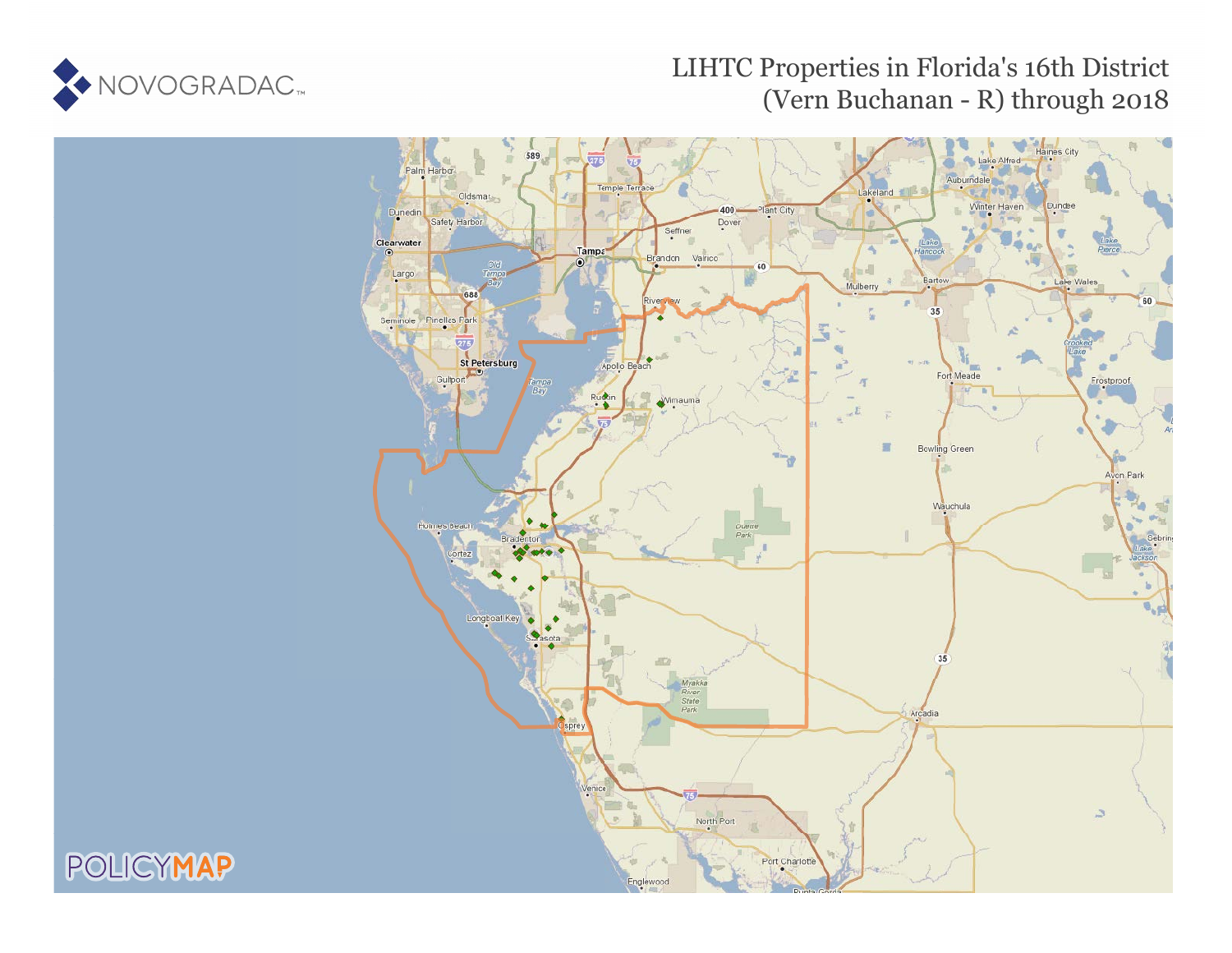| <b>Project Name</b>                     | <b>Address</b>                           | <b>City</b>      | <b>State</b> | <b>Zip Code</b> | Nonprofit<br><b>Sponsor</b> | <b>Allocation</b><br>Year | <b>Annual</b><br><b>Allocated</b><br><b>Amount</b> | in Service           | <b>Year Placed Construction</b><br><b>Type</b> | <b>Total</b><br><b>Units</b> | Low<br><b>Income</b><br><b>Units</b> | <b>Rent or</b><br>Income<br><b>Ceiling</b> | <b>Credit</b><br><b>Percentag Exempt</b><br>$\bullet$ | Tax-<br><b>Bond</b> | <b>HUD Multi-</b><br><b>Family</b><br><b>Financing/Rent</b><br>al Assistance |
|-----------------------------------------|------------------------------------------|------------------|--------------|-----------------|-----------------------------|---------------------------|----------------------------------------------------|----------------------|------------------------------------------------|------------------------------|--------------------------------------|--------------------------------------------|-------------------------------------------------------|---------------------|------------------------------------------------------------------------------|
| <b>LA ESTANCIA</b>                      | 5201<br><b>GUADALUPE</b><br><b>BLVD</b>  | <b>WIMAUMA</b>   | FL.          | 33598           | No                          | 1998                      | \$0                                                | 1997                 | <b>New Construction</b>                        | 84                           | 84                                   |                                            | 70%<br>present<br>value                               | No                  |                                                                              |
| <b>JANIE'S GARDEN I</b>                 | 2350 CENTRAL SARASOTA<br>AVE             |                  | FL.          | 34234           | No                          | 2007                      | \$1,155,000                                        | 2009                 | <b>New Construction</b>                        | 86                           | 65                                   | 60% AMGI                                   | 70%<br>present<br>value                               | No                  |                                                                              |
| VILLAGE CENTRAL                         | 1201 FIFTH ST<br>W                       | <b>BRADENTON</b> | FL           | 34205           | No                          | 2011                      | \$368,348                                          | 2009                 | <b>New Construction</b>                        | 25                           | 25                                   | 60% AMGI                                   | 70%<br>present<br>value                               | $\mathbf{No}$       |                                                                              |
| <b>BRADENTON</b><br>VILLAGE II          | 104 17TH AVE<br>W                        | <b>BRADENTON</b> | ${\rm FL}$   | 34205           | No                          | 2012                      | \$675,474                                          | 2010                 | <b>New Construction</b>                        | 36                           | ${\bf 36}$                           | 60% AMGI                                   | 70%<br>present<br>value                               | $\mathbf {No}$      | $\mathbf{N}\mathbf{o}$                                                       |
| ABSHIRE PROPERTY 1867 MOVA ST SARASOTA  |                                          |                  | FL           | 34231           | No                          | 1988                      | $\$0$                                              | Insufficient<br>Data | New Construction                               | $\blacksquare$               | $\mathbf{1}$                         |                                            | Not<br>Indicated                                      |                     |                                                                              |
| <b>BEALS PROPERTY</b>                   | 1879 MOVA ST SARASOTA                    |                  | ${\rm FL}$   | 34231           | $\mathbf{N}\mathbf{o}$      | 1988                      | S <sub>0</sub>                                     | Insufficient<br>Data | New Construction                               | $\mathbf{2}$                 | $\boldsymbol{2}$                     |                                            | Not<br>Indicated                                      |                     |                                                                              |
| <b>JANIE'S GARDEN II</b>                | 2350 CENTRAL SARASOTA<br><b>AVE</b>      |                  | FL           | 34234           | No                          | 2012                      | \$584,083                                          | 2011                 | New Construction                               | 68                           | 68                                   | 60% AMGI                                   | 30 %<br>present<br>value                              | Yes                 |                                                                              |
| <b>CRISTINA WOODS</b>                   | 9807 LYCHEE<br><b>LOOP</b>               | <b>RIVERVIEW</b> | ${\rm FL}$   | 33569           | No                          | 2012                      | \$508,147                                          | 2012                 | <b>New Construction</b>                        | 108                          | 108                                  | 60% AMGI                                   | 30%<br>present<br>value                               | Yes                 | No                                                                           |
| ROLLING GREEN                           | 2596 TWIN DR SARASOTA                    |                  | FL           | 34234           |                             | 2014                      | \$0                                                | 2013                 | Not Indicated                                  | 118                          | 118                                  |                                            | 30%<br>present<br>value                               | Yes                 |                                                                              |
| WILLIAMS PROPERTY 1875 MOVA ST SARASOTA |                                          |                  | FL.          | 34231           | No                          | 1988                      | $\$0$                                              | Insufficient<br>Data | New Construction                               | <sup>1</sup>                 | $\mathbf{1}$                         |                                            | Not<br>Indicated                                      |                     |                                                                              |
| <b>CITRUS MEADOWS</b><br><b>APTS</b>    | 1520 21ST ST E BRADENTON                 |                  | FL           | 34208           | No                          | 1991                      | \$0                                                | 1992                 | <b>New Construction</b>                        | 200                          | 200                                  |                                            | 30%<br>present<br>value                               | No                  |                                                                              |
| ROSEWOOD MANOR                          | $1639~40 \mathrm{TH~AVE}$ ELLENTON CIR E |                  | FL.          | 34222           | No                          | 1991                      | \$0                                                | 1992                 | <b>New Construction</b>                        | 42                           | 42                                   |                                            | 30%<br>present<br>value                               | No                  |                                                                              |
| <b>MANATEE WOODS</b><br><b>APTS</b>     | <b>301 34TH AVE</b><br>DR E              | <b>BRADENTON</b> | FL           | 34208           | No                          | 1991                      | \$0                                                | 1993                 | <b>Both New</b><br>Construction and<br>A/R     | 225                          | 225                                  |                                            | <b>Both 30%</b><br>and 70%<br>present<br>value        | No                  |                                                                              |

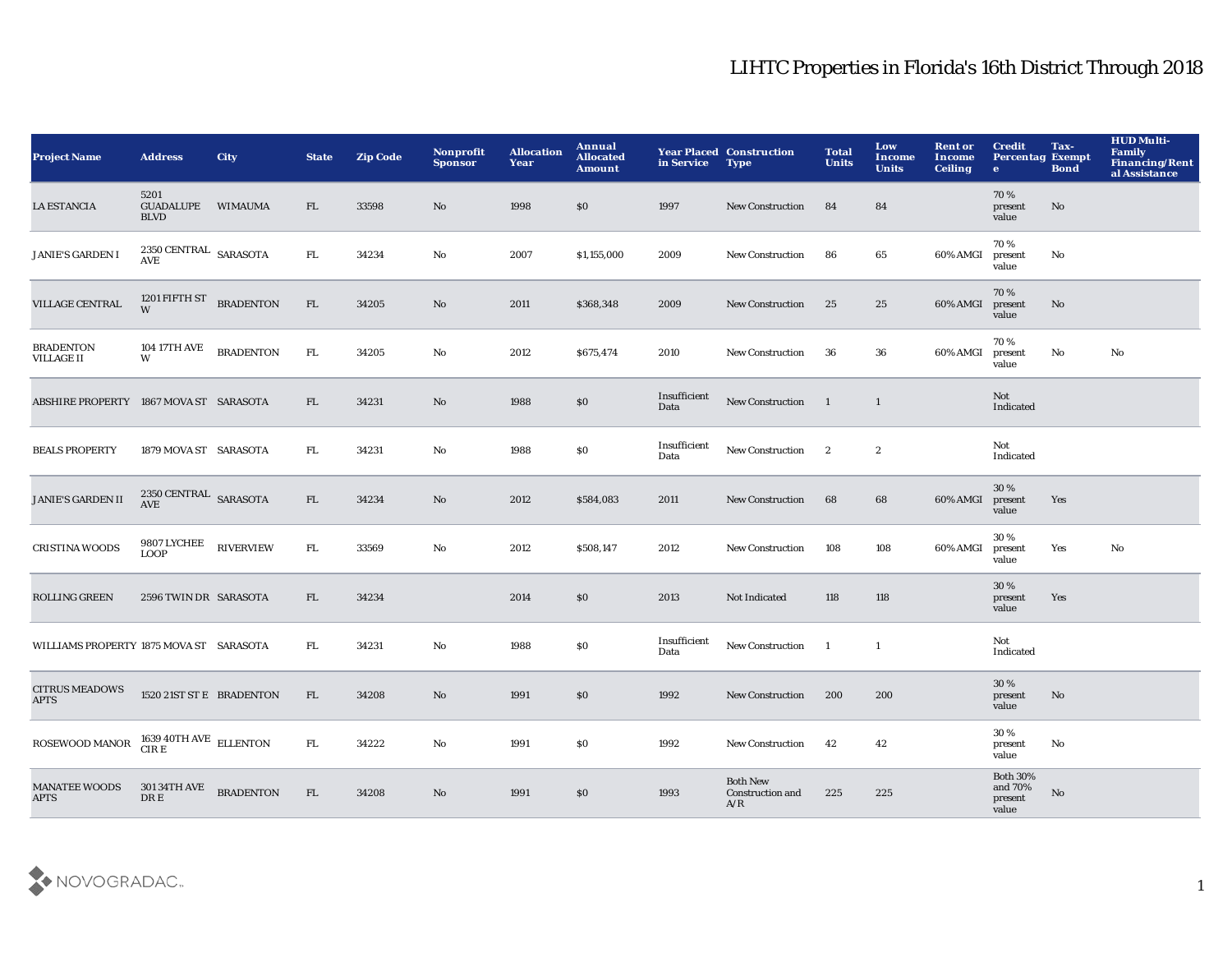| <b>Project Name</b>                   | <b>Address</b>                                            | <b>City</b>      | <b>State</b> | <b>Zip Code</b> | <b>Nonprofit</b><br><b>Sponsor</b> | <b>Allocation</b><br>Year | Annual<br><b>Allocated</b><br><b>Amount</b> | in Service | <b>Year Placed Construction</b><br><b>Type</b> | <b>Total</b><br><b>Units</b> | Low<br>Income<br><b>Units</b> | <b>Rent or</b><br><b>Income</b><br><b>Ceiling</b> | <b>Credit</b><br><b>Percentag Exempt</b><br>$\bullet$ | Tax-<br><b>Bond</b> | <b>HUD Multi-</b><br><b>Family</b><br>Financing/Rent<br>al Assistance |
|---------------------------------------|-----------------------------------------------------------|------------------|--------------|-----------------|------------------------------------|---------------------------|---------------------------------------------|------------|------------------------------------------------|------------------------------|-------------------------------|---------------------------------------------------|-------------------------------------------------------|---------------------|-----------------------------------------------------------------------|
| <b>MIRA LAGOS</b>                     | 358 34TH AVE<br><b>DRIVE EAST</b>                         | <b>BRADENTON</b> | FL.          | 34208           | No                                 | 1993                      | \$1,404,547                                 | 1993       | Not Indicated                                  | 226                          | 226                           | 60% AMGI                                          | 70%<br>present<br>value                               | No                  |                                                                       |
| <b>JANIE'S GARDEN III</b>             | 2350 CENTRAL<br><b>AVENUE</b><br><b>SOUTH</b>             | SARASOTA         | FL           | 34234           | $\rm No$                           | 2013                      | \$820,000                                   | 2016       | <b>Both New</b><br>Construction and<br>A/R     | 72                           | 72                            | 60% AMGI                                          | 70%<br>present<br>value                               | No                  |                                                                       |
| <b>ADDISON</b>                        | 702 6TH<br>AVENUE EAST                                    | <b>BRADENTON</b> | FL.          | 34208           | $\mathbf{No}$                      | 2017                      | \$1,510,000                                 | 2018       | Not Indicated                                  | 90                           | $\mathbf 0$                   | 60% AMGI                                          | 70%<br>present<br>value                               |                     |                                                                       |
| <b>AMARYLLIS PARK</b><br><b>PLACE</b> | 1912 NORTH<br>ORANGE<br><b>AVENUE</b>                     | <b>SARASOTA</b>  | FL           | 34234           | $\mathbf{N}\mathbf{o}$             | 2017                      | \$1,510,000                                 | 2018       | Not Indicated                                  | 84                           | $\bf{0}$                      | 60% AMGI                                          | 70%<br>present<br>value                               |                     |                                                                       |
| <b>ARBOR VILLAGE</b>                  | 2901<br><b>FRUITVILLE</b><br><b>ROAD</b>                  | SARASOTA         | ${\rm FL}$   | 34237           | Yes                                | 2017                      | \$1,510,000                                 | 2019       | Not Indicated                                  | 80                           | $\mathbf 0$                   | 60% AMGI                                          | 70%<br>present<br>value                               |                     |                                                                       |
| <b>GRAND PALMS</b>                    | 1715 14TH<br><b>STREET</b>                                | <b>BRADENTON</b> | FL           | 34205           | No                                 | 2016                      | \$1,323,535                                 | 2019       | Not Indicated                                  | 72                           | $\mathbf 0$                   | 60% AMGI                                          | 70%<br>present<br>value                               |                     |                                                                       |
| PALMETTO VILLAS                       | $2407\,13 \mathrm{TH\, AVE}$ $\,$ PALMETTO<br>DR E        |                  | ${\rm FL}$   | 34221           | $\mathbf {No}$                     | 1994                      | \$0                                         | 1994       | Acquisition and<br>Rehab                       | 49                           | 48                            |                                                   | 30%<br>present<br>value                               | No                  |                                                                       |
| PALMETTO TRACE                        | 708 SECOND<br>$\overline{\text{AVE}}$ E                   | <b>PALMETTO</b>  | FL           | 34221           |                                    | 1999                      | \$0                                         | 1994       | Not Indicated                                  | 196                          | 196                           |                                                   | 70%<br>present<br>value                               | No                  |                                                                       |
| <b>WOODBURY</b>                       | 955 53RD ST E BRADENTON                                   |                  | FL.          | 34208           |                                    | 1996                      | <b>SO</b>                                   | 1995       | Not Indicated                                  | 270                          | 270                           |                                                   | 70%<br>present<br>value                               | No                  |                                                                       |
| <b>MANATEE POND</b>                   | 1449 17TH ST<br>CIR E                                     | <b>BRADENTON</b> | FL           | 34208           |                                    | 1996                      | \$0                                         | 1995       | Not Indicated                                  | 40                           | 40                            |                                                   | 70%<br>present<br>value                               | No                  |                                                                       |
| OAKS AT ELLENTON                      | $1651\,36\mathrm{TH\,AVE}\quad\text{ELLENTON}\nonumber$ E |                  | ${\rm FL}$   | 34222           |                                    | 1997                      | \$0                                         | 1996       | Not Indicated                                  | 168                          | 168                           |                                                   | 70 %<br>present<br>value                              | No                  |                                                                       |
| <b>GROVE POINTE</b>                   | 325 LAGUNA<br>OAKS PL                                     | <b>RUSKIN</b>    | FL           |                 | $\mathbf{N}\mathbf{o}$             | 1997                      | \$0                                         | 1997       | New Construction                               | 80                           | 80                            |                                                   | 70%<br>present<br>value                               | No                  |                                                                       |
| <b>ELM LAKE</b>                       | <b>6318 14TH ST E BRADENTON</b>                           |                  | FL.          | 34203           | No                                 | 1997                      | $\$0$                                       | 1999       | <b>Both New</b><br>Construction and<br>A/R     | 64                           | 64                            |                                                   | 70%<br>present<br>value                               | No                  |                                                                       |

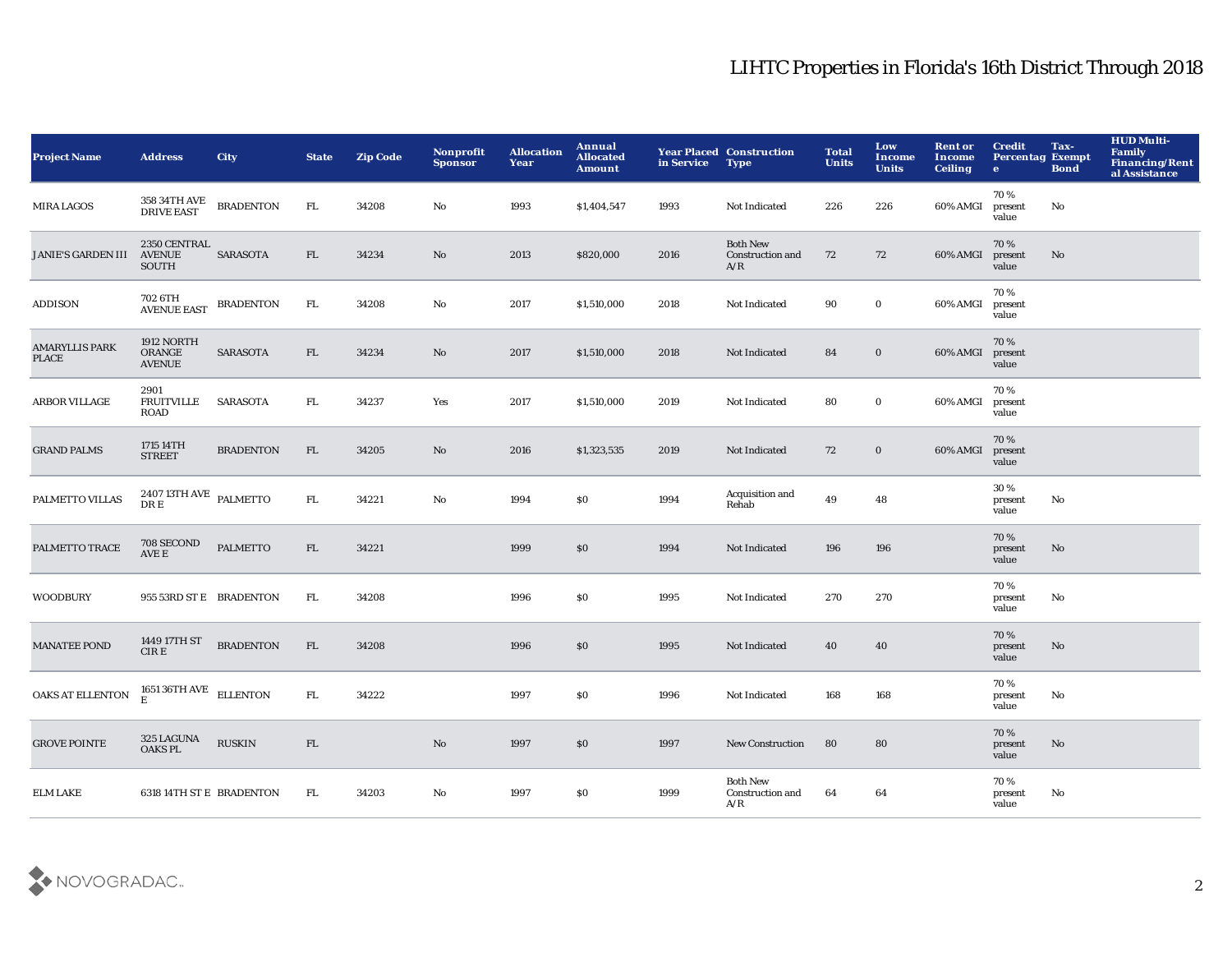| <b>Project Name</b>                                   | <b>Address</b>                          | <b>City</b>      | <b>State</b> | <b>Zip Code</b> | Nonprofit<br><b>Sponsor</b> | <b>Allocation</b><br>Year | Annual<br><b>Allocated</b><br>Amount | in Service | <b>Year Placed Construction</b><br><b>Type</b> | <b>Total</b><br><b>Units</b> | Low<br><b>Income</b><br><b>Units</b> | <b>Rent or</b><br><b>Income</b><br><b>Ceiling</b> | <b>Credit</b><br><b>Percentag Exempt</b><br>$\bullet$ | Tax-<br><b>Bond</b> | <b>HUD Multi-</b><br>Family<br><b>Financing/Rent</b><br>al Assistance |
|-------------------------------------------------------|-----------------------------------------|------------------|--------------|-----------------|-----------------------------|---------------------------|--------------------------------------|------------|------------------------------------------------|------------------------------|--------------------------------------|---------------------------------------------------|-------------------------------------------------------|---------------------|-----------------------------------------------------------------------|
| <b>BAYOU OAKS</b>                                     | <b>1160 FOUR</b><br><b>SEASONS CIR</b>  | SARASOTA         | FL.          | 34234           | No                          | 2000                      | \$0                                  | 2000       | <b>New Construction</b>                        | 80                           | 79                                   |                                                   | 70%<br>present<br>value                               | No                  |                                                                       |
| CENTRE COURT -<br><b>BRADENTON</b>                    | 4255 52ND PL<br>W                       | <b>BRADENTON</b> | ${\rm FL}$   | 34210           | No                          | 2001                      | <b>SO</b>                            | 2001       | New Construction                               | 180                          | 180                                  |                                                   | 30%<br>present<br>value                               | Yes                 |                                                                       |
| <b>RIVER TRACE</b>                                    | <b>2705 RIVER</b><br><b>TRACE CIR</b>   | <b>BRADENTON</b> | ${\rm FL}$   | 34208           | $\mathbf{N}\mathbf{o}$      | 2002                      | \$0                                  | 2001       | <b>New Construction</b>                        | 178                          | 176                                  |                                                   | 30 %<br>present<br>value                              | Yes                 |                                                                       |
| <b>SUMMER PALMS</b>                                   | 10349 BIG<br><b>BEND RD</b>             | <b>RIVERVIEW</b> | FL.          | 33578           | $\mathbf{No}$               | 2002                      | \$0                                  | 2001       | <b>New Construction</b>                        | 340                          | 340                                  |                                                   | 30 %<br>present<br>value                              | Yes                 |                                                                       |
| <b>BRADENTON</b><br>VILLAGE                           | 1401 THIRD ST BRADENTON<br>W            |                  | ${\rm FL}$   | 34205           | No                          | 2003                      | \$0                                  | 2002       | New Construction                               | 160                          | 160                                  |                                                   | 70%<br>present<br>value                               | No                  |                                                                       |
| ORCHARD PARK                                          | $1526$ ORCHARD $_{\rm RUSKIN}$ PARK CIR |                  | ${\rm FL}$   | 33570           | $\mathbf{No}$               | 2002                      | \$0                                  | 2002       | <b>New Construction</b>                        | 84                           | 84                                   |                                                   | 70%<br>present<br>value                               | No                  |                                                                       |
| <b>SABAL COVE</b>                                     | 3224 54TH DR BRADENTON<br>E             |                  | FL           | 34203           | No                          | 2003                      | \$0                                  | 2002       | New Construction                               | 264                          | 262                                  |                                                   | 30%<br>present<br>value                               | Yes                 |                                                                       |
| SHERIDAN PLACE                                        | 601 26TH AVE<br>W                       | <b>BRADENTON</b> | ${\rm FL}$   | 34205           | No                          | 2001                      | \$0                                  | 2002       | New Construction                               | 145                          | 145                                  |                                                   | 30 %<br>present<br>value                              | Yes                 |                                                                       |
| <b>GROVES AT</b><br><b>WIMAUMA</b>                    | <b>5411 PALM</b><br><b>DUNES CT</b>     | <b>WIMAUMA</b>   | FL           | 33598           | No                          | 2004                      | \$0                                  | 2003       | <b>New Construction</b>                        | 108                          | 108                                  |                                                   | 70%<br>present<br>value                               | No                  |                                                                       |
| <b>IRONGATE</b>                                       | 1791 BLAIR<br><b>CASTLE CIR</b>         | <b>RUSKIN</b>    | ${\rm FL}$   | 33570           | No                          | 2003                      | \$0                                  | 2003       | New Construction                               | 160                          | 160                                  |                                                   | 70%<br>present<br>value                               | No                  |                                                                       |
| <b>UNIVERSITY CLUB</b>                                | 3203 NATURE SARASOTA<br><b>CIR</b>      |                  | FL           | 34235           | No                          | 2004                      | \$0                                  | 2003       | New Construction                               | 192                          | 191                                  |                                                   | 30 %<br>present<br>value                              | Yes                 |                                                                       |
| LA MIRADA GARDENS $\frac{1515}{DR}$ ETH AVE BRADENTON |                                         |                  | ${\rm FL}$   |                 | $\mathbf{No}$               | 2005                      | \$0                                  | 2004       | <b>New Construction</b>                        | 144                          | 144                                  |                                                   | 30%<br>present<br>value                               | Yes                 |                                                                       |
| <b>NEW SINGELTARY</b>                                 | 1403 THIRD ST BRADENTON                 |                  | FL           | 34205           | No                          | 2007                      | \$1,116,080                          | 2004       | <b>New Construction</b>                        | 117                          | 117                                  | 60% AMGI                                          | 70%<br>present<br>value                               | No                  |                                                                       |